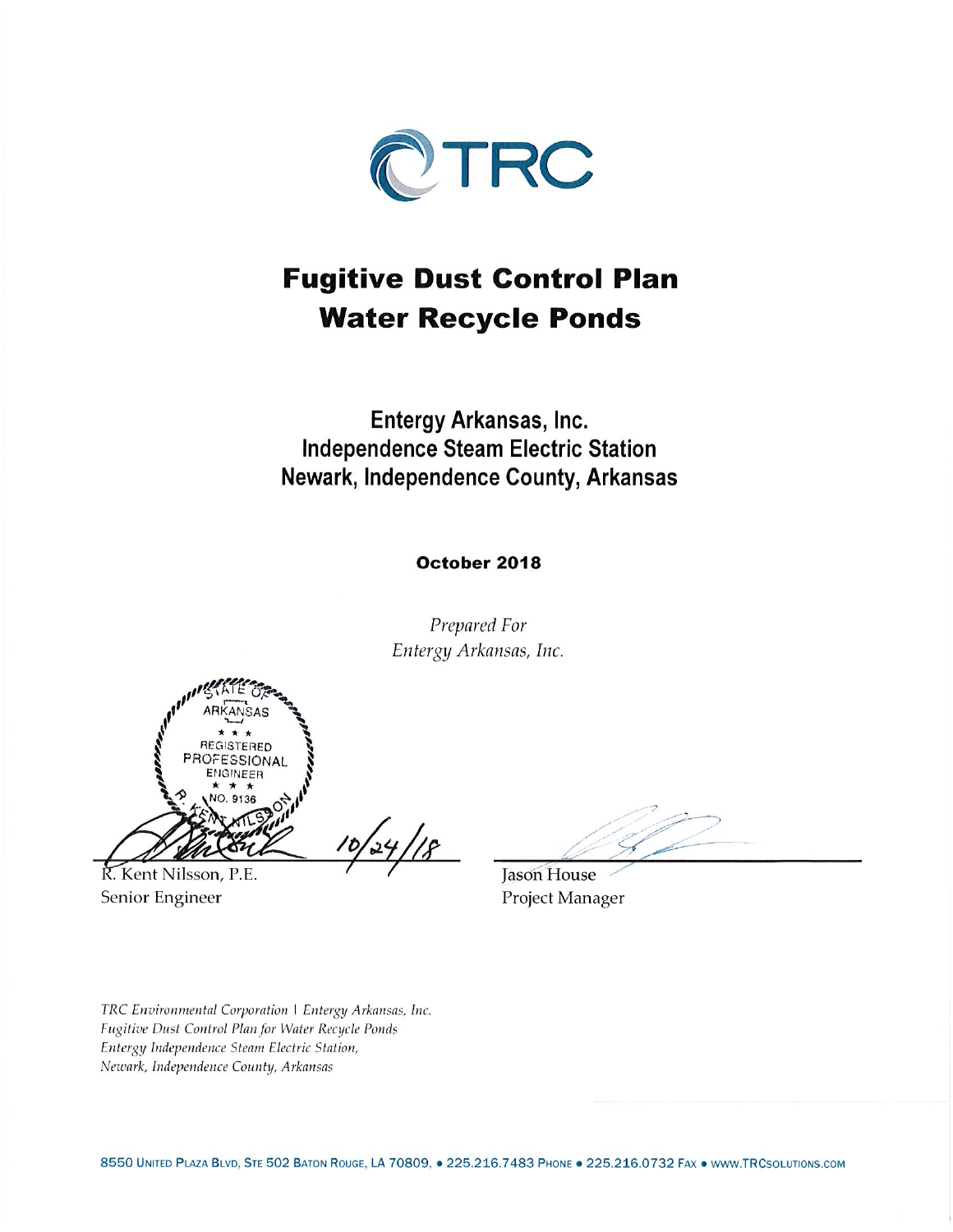# **Table of Contents**

| 1. |         |  |  |
|----|---------|--|--|
|    | $1.1\,$ |  |  |
|    | $1.2\,$ |  |  |
| 2. |         |  |  |
|    | 2.1     |  |  |
|    | 2.2     |  |  |
|    | 2.3     |  |  |
|    | 2.4     |  |  |
|    | 2.5     |  |  |
|    | 2.6     |  |  |
|    | 2.7     |  |  |
|    | 2.8     |  |  |
|    | 2.9     |  |  |
| 3. |         |  |  |

# List of Figures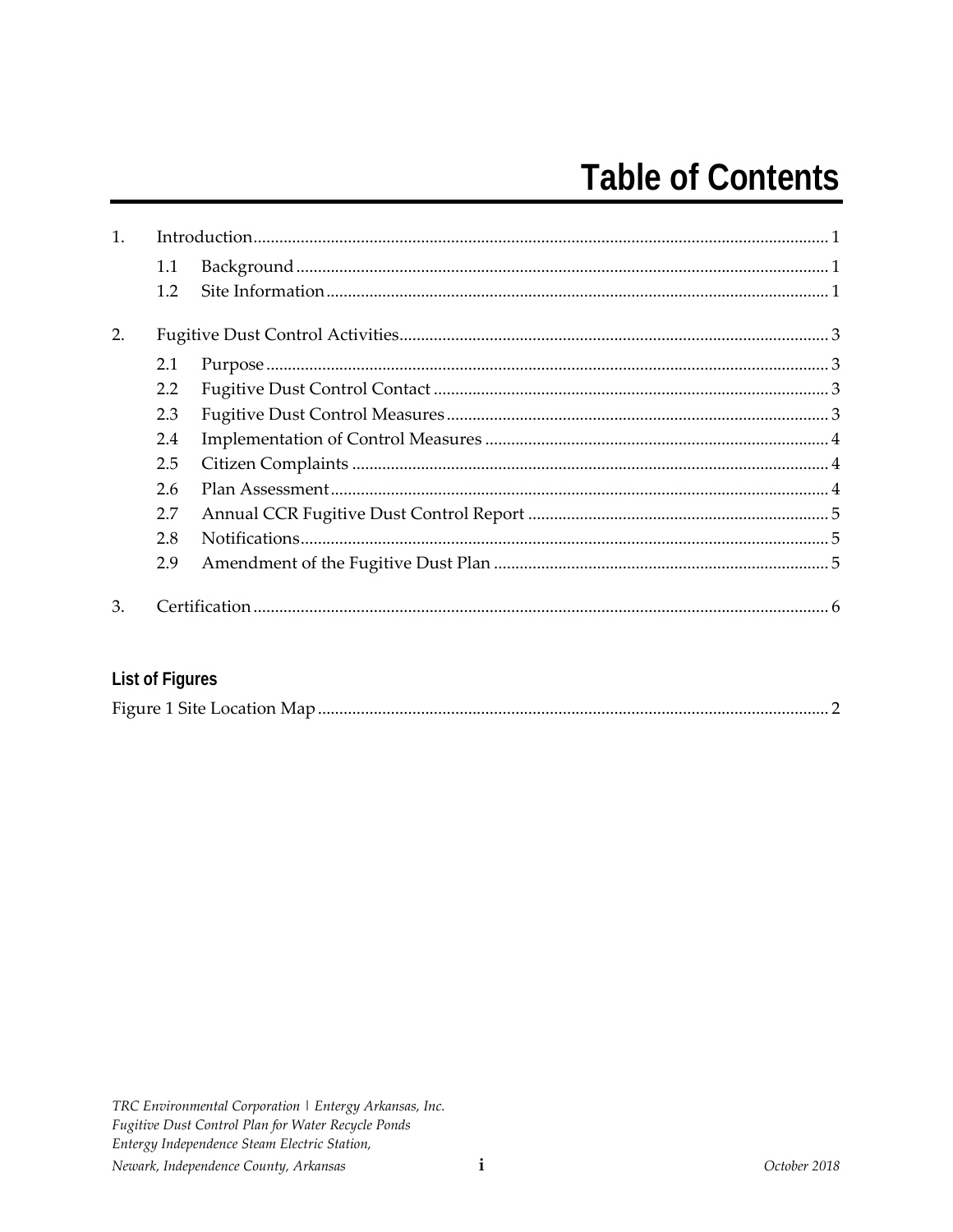# **Section 1 Introduction**

Entergy Arkansas, Inc. (Entergy) operates the Entergy Independence Steam Electric Station (Plant), located at 555 Point Ferry Road, Newark, AR 72562. This Plant operates two Water Recycle Ponds: East and West (Ponds), as part of its bottom ash transport water system. Pursuant to United States Environmental Protection Agency (USEPA) Disposal of Coal Combustion Residuals (CCR) From Electric Utilities Final Rule (CCR Rule) Section 40 Code of Federal Regulations (CFR) § 257.80, this Fugitive Dust Control Plan (Plan) describes the measures that will effectively minimize CCR from becoming airborne at the Plant, including CCR fugitive dust originating from the Ponds, roads, and other CCR management and material handling activities.

# **1.1 Background**

During operations, the bottom ash from the boilers is removed from the hopper by a sluicing process and transported to four dewatering bins. After the water is drained from the bins, the ash is unloaded into trucks and taken to the on‐site landfill for disposal or sold as a product for beneficial reuse. The water drained from the dewatering bins is routed to the recycle ponds for intermediate storage prior to being returned to the bottom ash transport system for reuse in the sluicing operations.

The Ponds will be closed in accordance with 40 CFR  $\S$  257.102(c) through the removal of CCR such that no residual materials remain visible plus over-excavation of approximately 6-inches of subsoils. Certification of the closure will be provided by a registered professional engineer and registered professional geologist. This Plan will be in effect throughout the active service life of the Ponds and until the final removal of CCR is complete.

## **1.2 Site Information**

The Plant is located near Newark, Independence County, Arkansas (Figure 1). The Plant is located at approximate latitude 35˚40'39" N, longitude 91˚24'42" W (front gate). The area surrounding the Ponds is approximately 19 acres.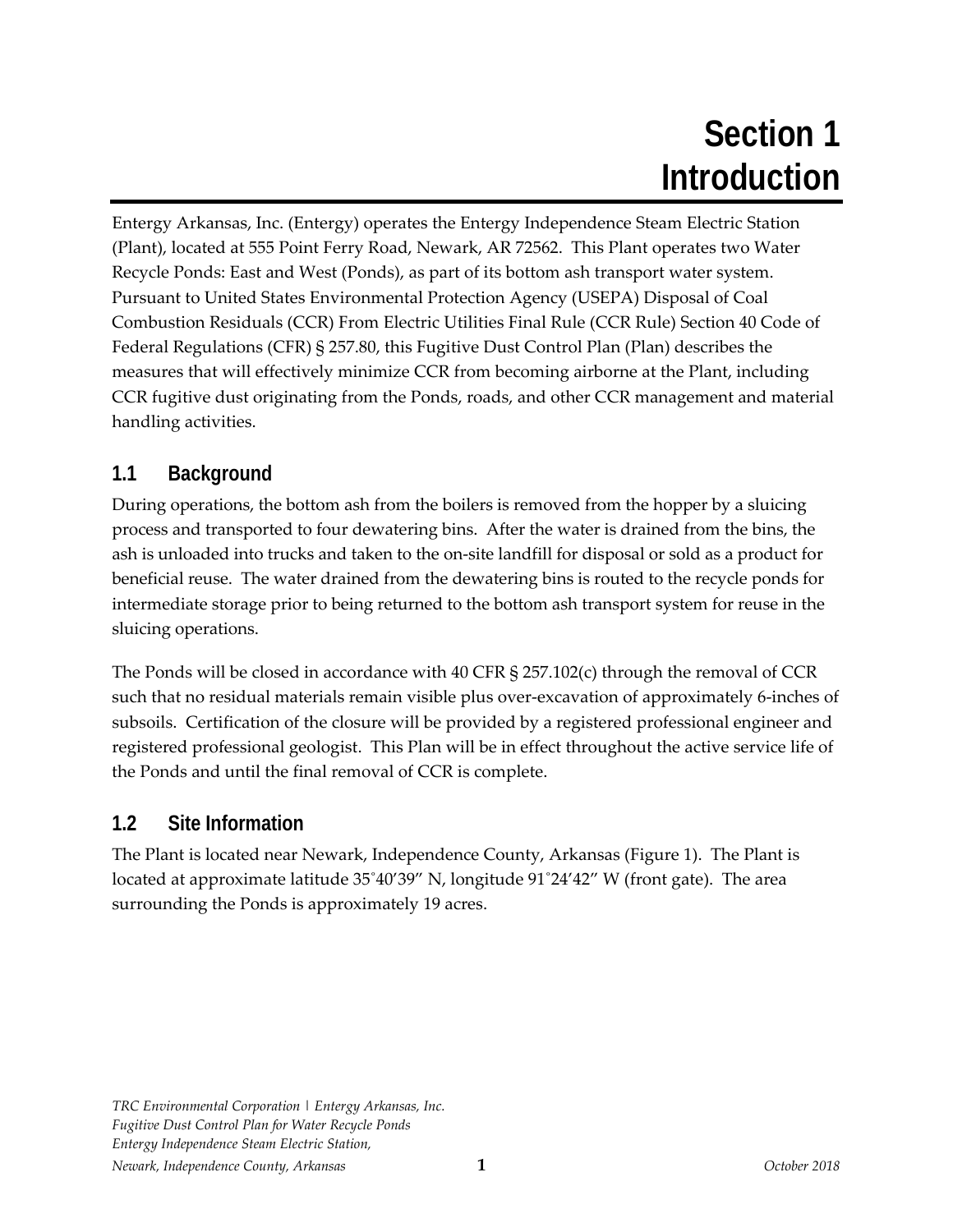

E:\Entergy\Arkansas\2018\_302969\Fig01\_302969-001slm.mxd - Saved By: RWIXON on 9/20/2018, 14:38:01 PM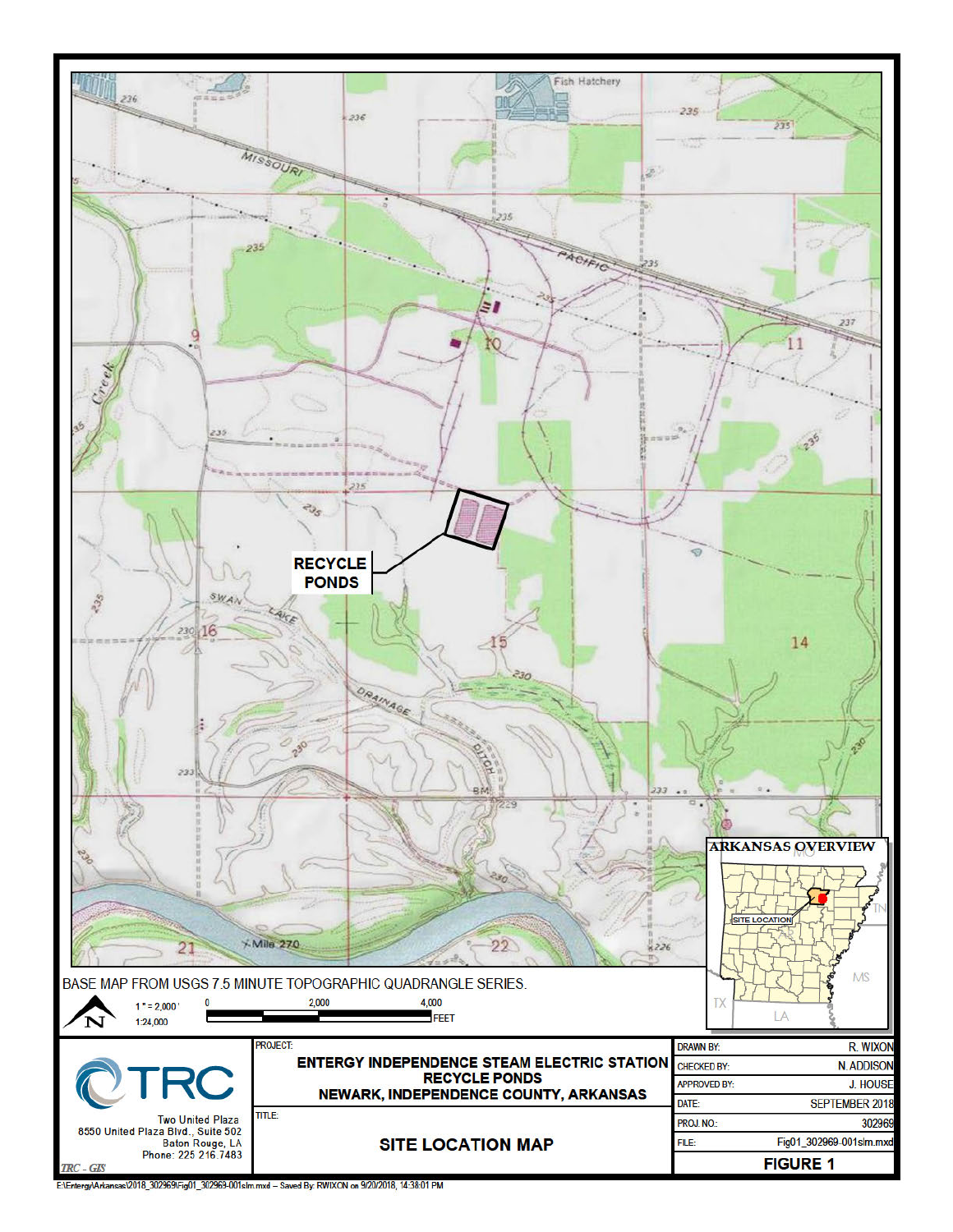#### **2.1 Purpose**

Pursuant to the CCR Rule (40 CFR § 257.80), the owner or operator of a CCR surface impoundment must prepare and operate in accordance with a CCR fugitive dust control plan as per paragraphs (b)(1) through (7) of 40 CFR § 257.80. The owner or operator is required to identify and describe the CCR fugitive dust control measures that will be used to minimize CCR from becoming airborne at the Plant. In addition to the CCR Rule, the Plant must also follow any applicable standards under the Occupational Safety and Health Act.

# **2.2 Fugitive Dust Control Contact**

Below is the fugitive dust control contact information for Entergy Independence Steam Electric Station:

Name: Anthony Wilson Title: Senior Environmental Analyst Entergy Arkansas Incorporated 555 Point Ferry Road Newark, AR 72562 Phone: 870‐698‐4517 Email: awilso1@entergy.com

#### **2.3 Fugitive Dust Control Measures**

The USEPA describes fugitive dust as being generated from open sources and is not discharged to the atmosphere in a confined flow stream. Mechanical disturbances can generate significant atmospheric dust and common sources include unpaved roads, agricultural tilling operations, aggregated storage piles, and heavy construction operations. The potential drift distance of particles, as noted per the USEPA, is governed by the initial injection height of the particle, the terminal settling velocity of the particle, and the degree of atmospheric turbulence. There are several techniques and control measures used in reducing fugitive dust. These include water spray, wind barriers, compaction, vegetative cover, reducing vehicle speeds, paving roads, etc.

*TRC Environmental Corporation | Entergy Arkansas, Inc. Fugitive Dust Control Plan for Water Recycle Ponds Entergy Independence Steam Electric Station, Newark, Independence County, Arkansas* **3** *October 2018*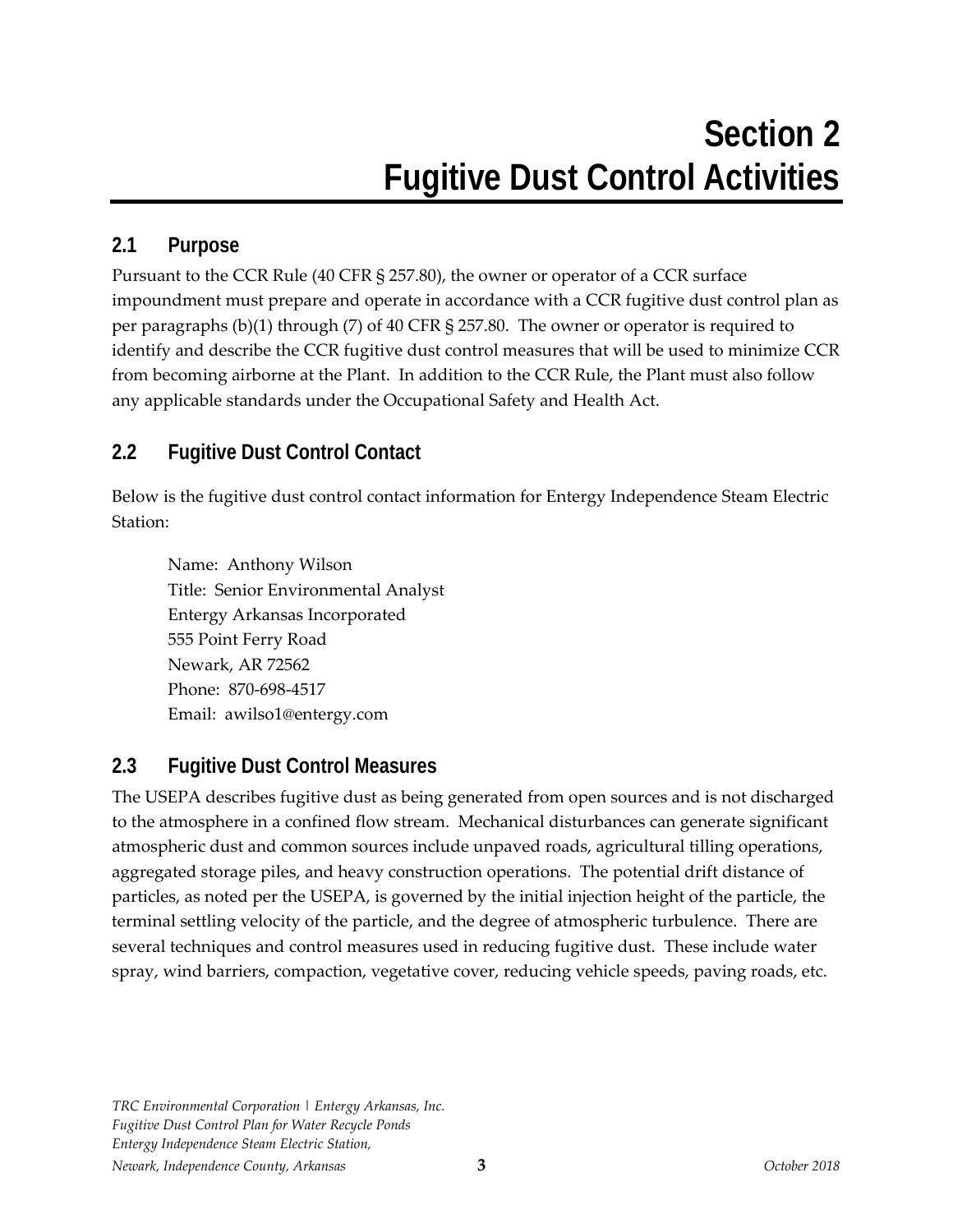### **2.4 Implementation of Control Measures**

Entergy's Independence Steam Electric Station will implement the Plan during operational activities of the Ponds to reduce the potential for fugitive dust generation. The CCR is fully contained within sluice water and is transported via gravity flow through a network of contained piping and equipment to the Ponds in a closed loop system. The Ponds retain water at all times other than during maintenance cleaning or other maintenance activities. Potential fugitive dust can be created during removal of CCR from the Ponds when excavating, hauling, or placing CCR at the on‐site Coal Ash Disposal Landfill (CADL). The CCR will be transported in a moist condition via open-top trucks on established Plant haul roads to the CADL. If not in a moist condition, the open‐top trucks will travel under a spray bar to hydrate the top layer of exposed CCR before traveling to the on‐site landfill. Haul roads will be wetted using water trucks, as needed, to prevent visible emissions from causing a nuisance on or beyond the Plant boundary. In addition to water trucks, properly posted speed limits will be enforced to reduce vehicular fugitive dust on haul roads. The truck unloading process and material handling at the CADL will be conducted in a manner to minimize fugitive dust generation.

Fugitive emission from vehicular traffic within the CADL occur from the tanker trucks delivering fly ash, dump trucks delivering bottom ash, economizer ash, and as from the Ponds, and from trackhoe loaders and bulldozers that move material. Fugitive dust in the landfill area will be controlled with a watering truck on an as-needed basis to prevent visible emissions from causing a nuisance beyond the Plant boundary due to vehicular traffic from trucks and other CCR moving equipment. In addition, fugitive dust generated from vehicular traffic within the landfill boundary will be minimized by enforcing a speed limit of 5 mile per hour (mph). Vehicular traffic and equipment movement not associated with ash management activities will be minimized.

## **2.5 Citizen Complaints**

Entergy's Independence Steam Electric Station utilizes a publicly accessible CCR Rule Compliance Data and Information website available for citizens to post a comment or complaint. A submittal form located on the site can be used to file a comment or complaint concerning visible dust emissions. All complaints and comments will be addressed and remedied as necessary.

## **2.6 Plan Assessment**

Pond cleaning and landfill activities are monitored by qualified personnel to ensure fugitive dust does not cause a nuisance off‐site. The Plan may be amended as necessary when signs of fugitive dust are encountered, or new control measures are implemented. To stay current with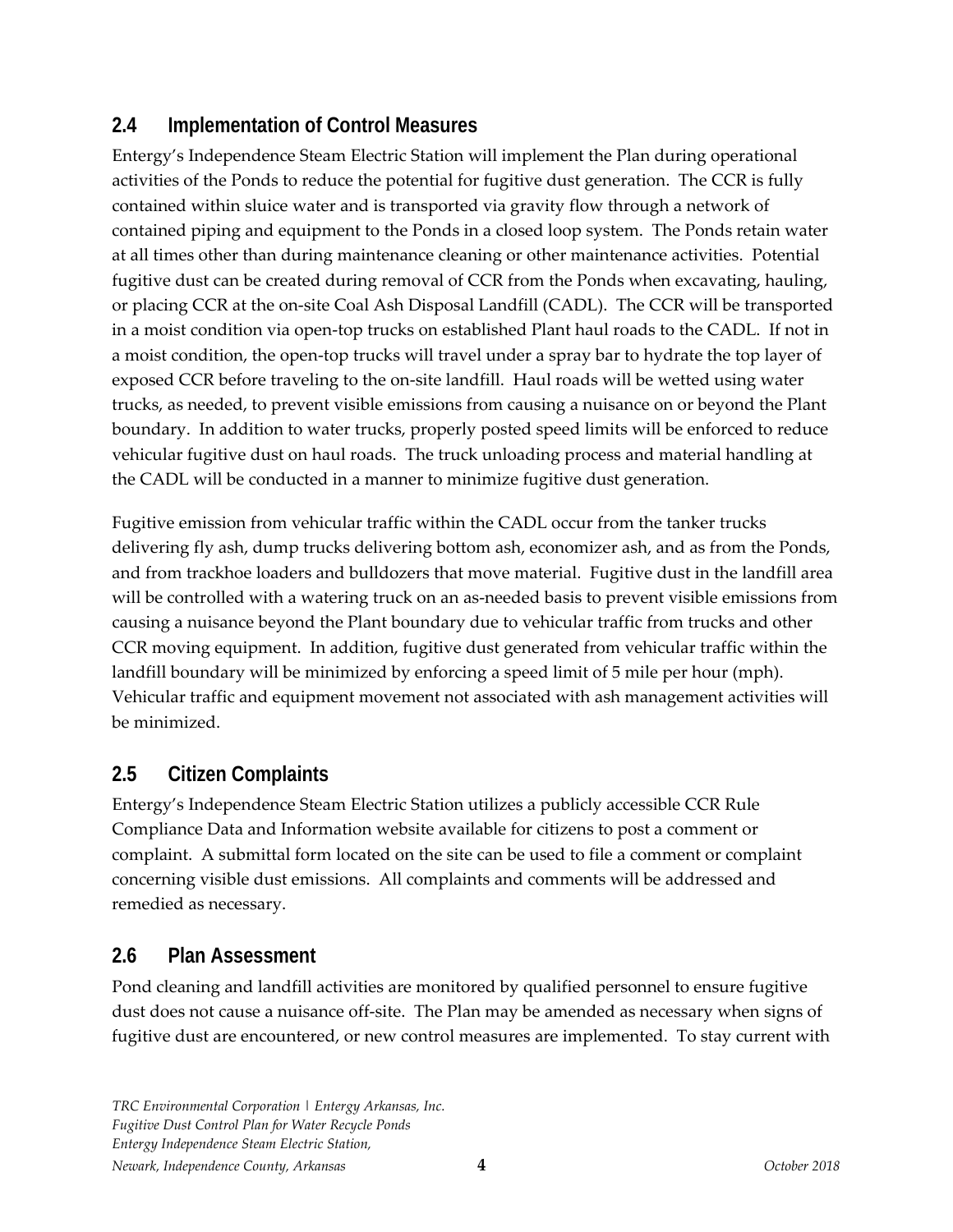new improvements, old control measures will be reviewed for effectiveness and amended as needed.

# **2.7 Annual CCR Fugitive Dust Control Report**

An annual CCR Fugitive Dust Control Report must be prepared as per 40 CFR § 257.80(c) that includes a description of the actions taken by the owner or operator to control CCR fugitive dust, a record of citizen complaints, and a summary of any corrective measures taken. The requirement for completing the annual CCR Fugitive Dust Control Report is satisfied when the report has been placed into Plant's operating record per 40 CFR § 257.105(g)(2).

#### **2.8 Notifications**

In accordance with 40 CFR § 257.105(g), Entergy will post to the Plant's Facility Operating Record (FOR) the Plan and any amendments. In addition, the Director of the Arkansas Department of Environmental Quality (ADEQ) will be notified when documents are placed into the Plant's FOR per 40 CFR § 257.106(g)(1).

# **2.9 Amendment of the Fugitive Dust Plan**

In accordance with 40 CFR § 257.80(b)(6), Entergy may amend this Plan at any time. Specifically, Entergy will amend the written Plan whenever there is a change in conditions that would substantially affect the written Plan in effect. Recordkeeping, Notification and Posting requirements of 40 CFR § 257.105, 257.106 and 257.107 will be followed.